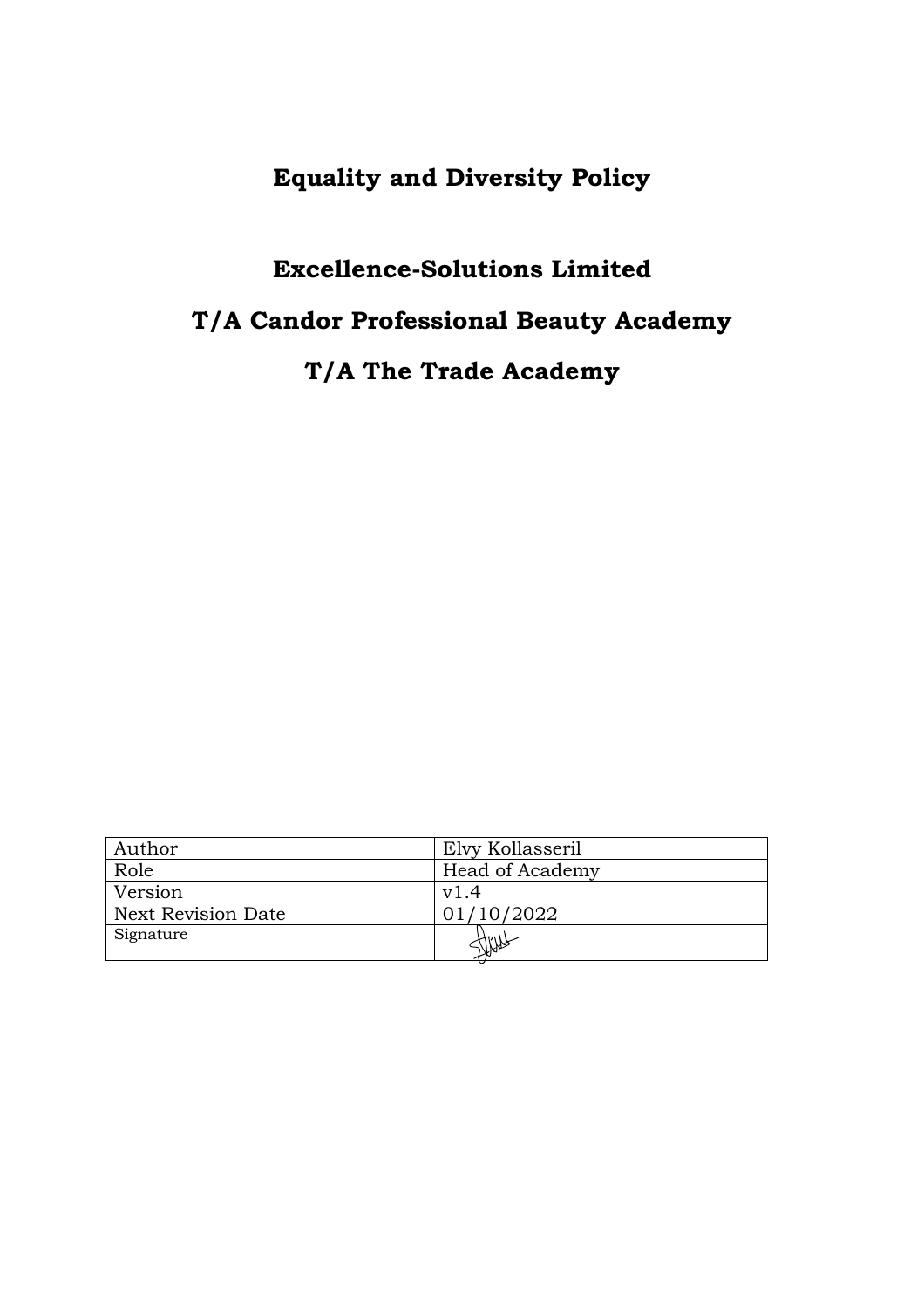### **Purpose**

- 1. The Academy is committed to providing an environment free from discrimination, bullying, harassment or victimisation, where all members of its community are treated with respect and dignity. It aims to create a culture of diversity within its community, providing a dynamic working and learning environment, where all members are valued for their contribution and individuality.
- 2. We are committed to providing equality of opportunity for all, irrespective of:
	- age
		- disability
		- ethnicity (including race, colour and nationality)
		- gender (including gender reassignment, marital status, pregnancy or maternity)
		- religion, belief
	- sexual orientation (including civil partnership status)

### **Scope**

The Academy is an organisation operating in a local context.

The policy is applicable to all staff, students (including apprentices) and applicants. The principles of non- discrimination and equality of opportunity also apply to the way in which staff and students should treat each other, visitors, contractors, service providers, suppliers, former staff and students and any other persons associated with the functions of the Academy.

We will work to ensure that all of our students, employees and visitors, as well as those who seek to apply to work or study with us or who have previously worked or studied with us, are treated fairly and are not subjected to unlawful discrimination by the Academy.

### **Aim**

The Academy's aim is to promote equality of opportunity for all, through the following objectives:

- mainstreaming equality into the Academy's strategic and planning agenda;
- complying with its legal obligations;
- having an effective data monitoring and analysis process that supports this policy;
- assessing the impact on equality in our policies, procedures and practices at the Academy;
- involving staff, students and other stakeholders in the development and delivery of our equality objectives;
- ensuring that managers and staff undergo appropriate equality training for their role;
- promoting equality and diversity through internal and external communications;
- ensuring staff and student support services are, as far as reasonably possible, accessible to all;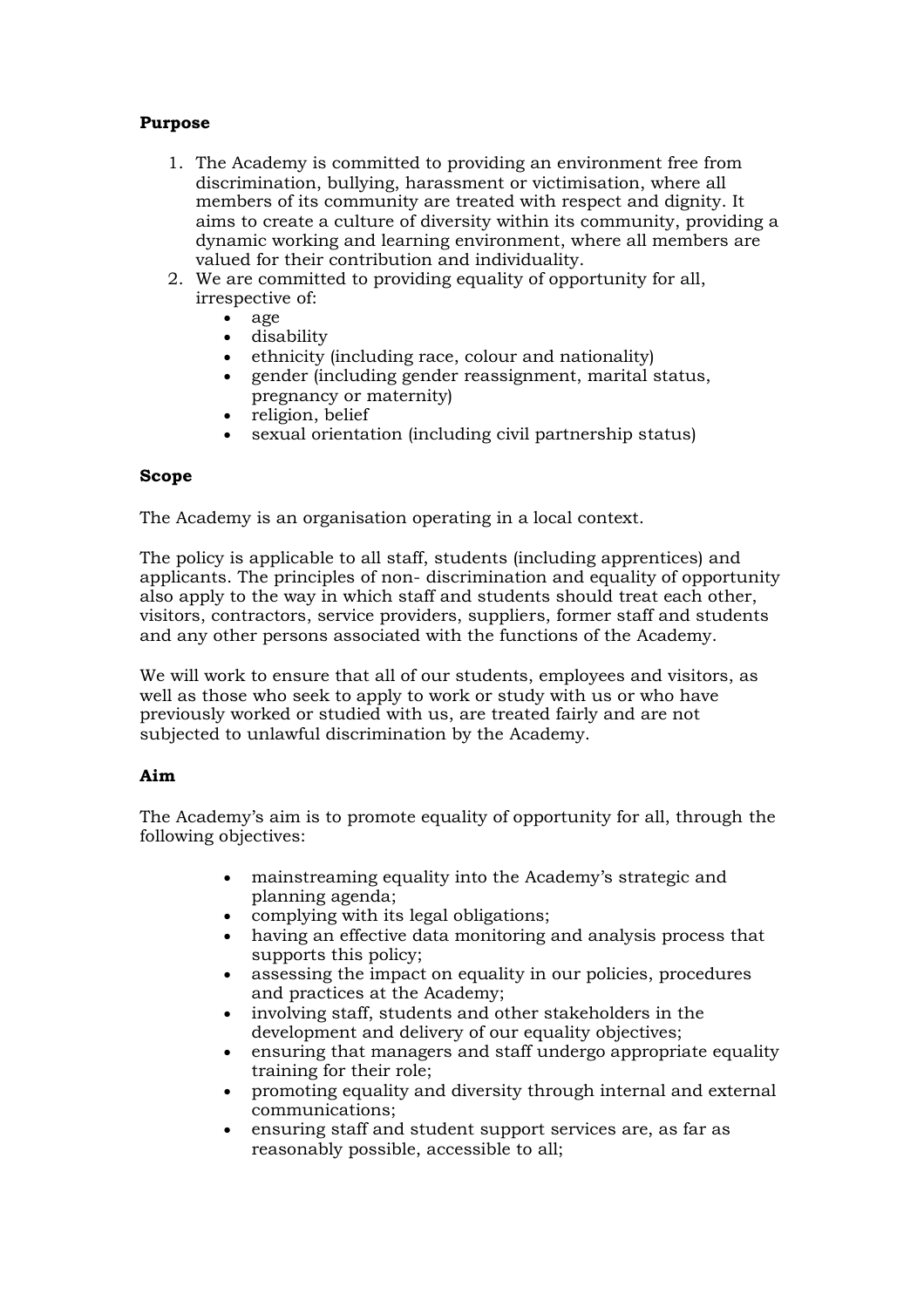- ensuring that both existing staff and students, as well as those who seek to apply to work or study with us, are treated fairly and that individuals are judged solely on merit and by reference to their skills, abilities, qualifications, aptitude and potential;
- ensuring that all contractors and service providers operating on behalf of the Academy is aware of this policy and expected to adhere to it.

#### **Implementation**

The Academy as a whole, shares responsibility for the successful application of this policy, whilst specific responsibility falls on managers and advisors who are professionally involved in staff and student support, development and supervision.

The Academy will seek to ensure that all policies and procedures (e.g. recruitment and selection procedures for staff and apprentices) are nondiscriminatory, and that the monitoring and positive action processes are regularly reviewed and monitored.

The Academy will seek to ensure that all staff and students have equal access to the full range of institutional facilities and that adjustments to working and learning practices are considered wherever reasonably possible in order to accommodate a more diverse community. All staff must complete Equality and Diversity training on joining the Academy. Additional bespoke equality training is organised or made available to staff at all levels within the Academy. All staff involved in recruitment and selection attend recruitment and selection courses.

Any staff member or student who believes that he/she may have been the victim of discrimination, bullying, harassment or victimisation shall have full right of protection. The Academy is committed to finding resolution for complaints under this policy.

#### **Role and Responsibilities**

- 1. Staff and students have a responsibility to:
	- Understand this policy and to contact their manager or advisor if there are any questions;
	- Challenge inappropriate behaviour or any discrimination;
	- Report unacceptable behaviour in accordance with the policy
- 2. Managers and tutors have a responsibility to:
	- Set a good example by treating all members of the Academy with dignity and respect;
		- Correct unacceptable behaviour;
	- Ensure staff and students know how to report discrimination, bullying and harassment. Ensure that reporting incidents does not result in victimisation;
	- Deal with complaints fairly, thoroughly, quickly and confidentially;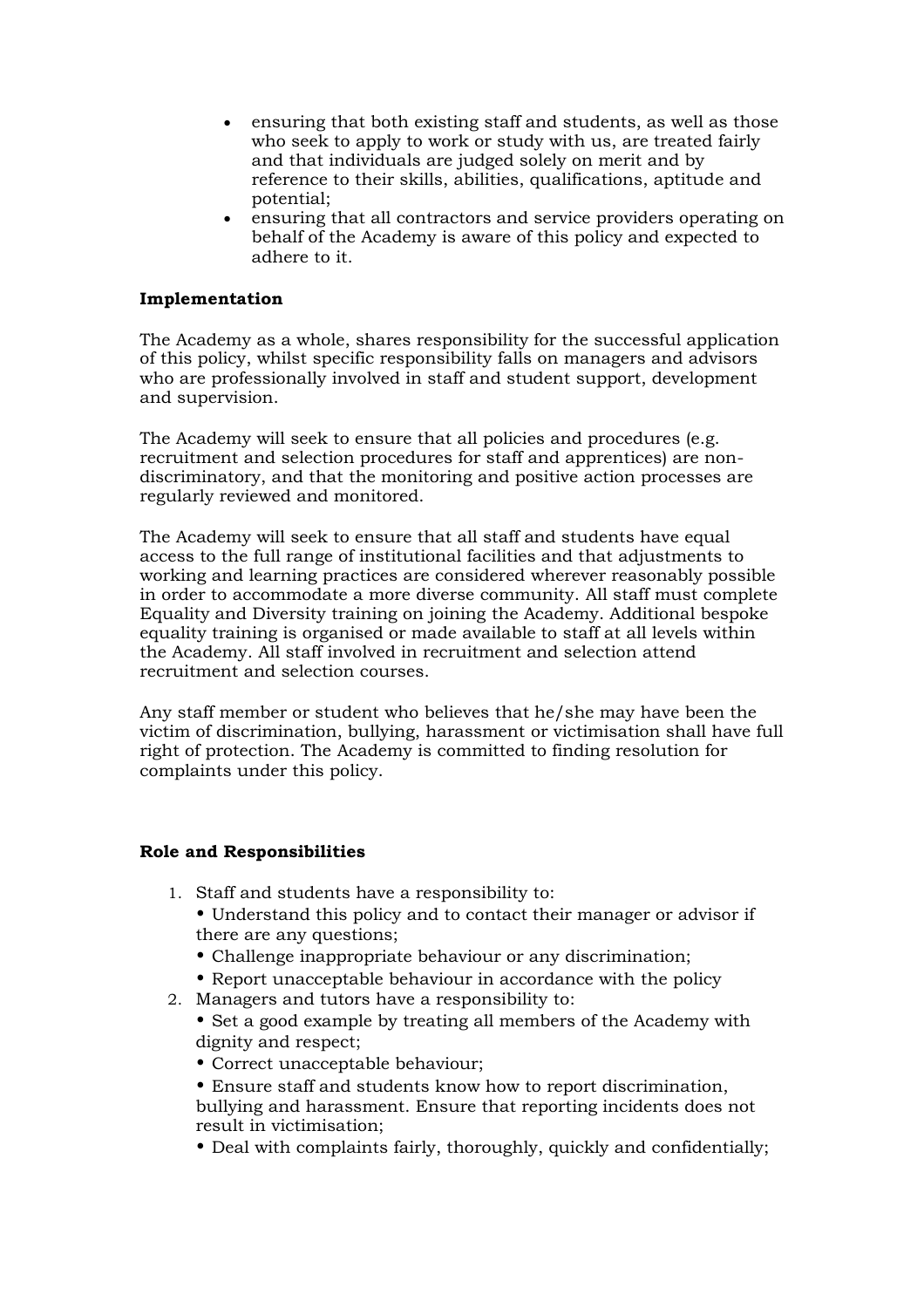- Ensure that due consideration is given to equality and diversity within their sphere of influence.
- 3. Apprentices as key stakeholders also have a role and responsibility to comply with policies:

• apprentices should be made aware of The Academy's ethos and policies at induction, through publicity and events, and through the embedding of EDI in teaching and learning.

• apprentices should make every effort to understand and support the Academy's single equality scheme. They should treat all other apprentices, staff, and visitors with respect and dignity.

• apprentices must show respect for other people's cultural traditions and religious beliefs and participate in initiatives designed to promote good relations.

• apprentices should report any incidents of discrimination, harassment, or bullying using the Academy's anti-bullying and harassment and complaints procedures.

### **Complaints**

Any cases of harassment, discrimination, bullying or victimisation will be taken very seriously by the Academy. Any member of staff or students found guilty of unlawful discrimination or harassment will be subject to disciplinary action, including where appropriate, dismissal for gross misconduct. Any member of the public, visitor or service provider involved in discrimination or harassment, appropriate or serious action will be taken.

Staff, students or other parties who make a complaint of discrimination have the right to do so without fear of victimisation and the Academy will make every effort to ensure victimisation does not occur and that any complaints are dealt with promptly and fairly.

#### **Communicating to Staff, Apprentices and other stakeholders**

Our commitment to equality, diversity and inclusion will be highlighted in our prospectus, annual self-assessment report, annual equality information report, and annual financial statement. Our single equality scheme will be published on the Academy website.

We will seek to ensure that:

• Senior leaders, staff, apprentices and employers are aware of our single equality scheme and the action needed for its implementation.

• Staff, apprentices and employers are aware of the value placed upon equality of opportunity and that action will be taken in the event of any breach of this scheme.

• Senior leaders and staff have access to comprehensive information, which assists them to plan, implement and monitor actions to carry out their responsibilities under this scheme.